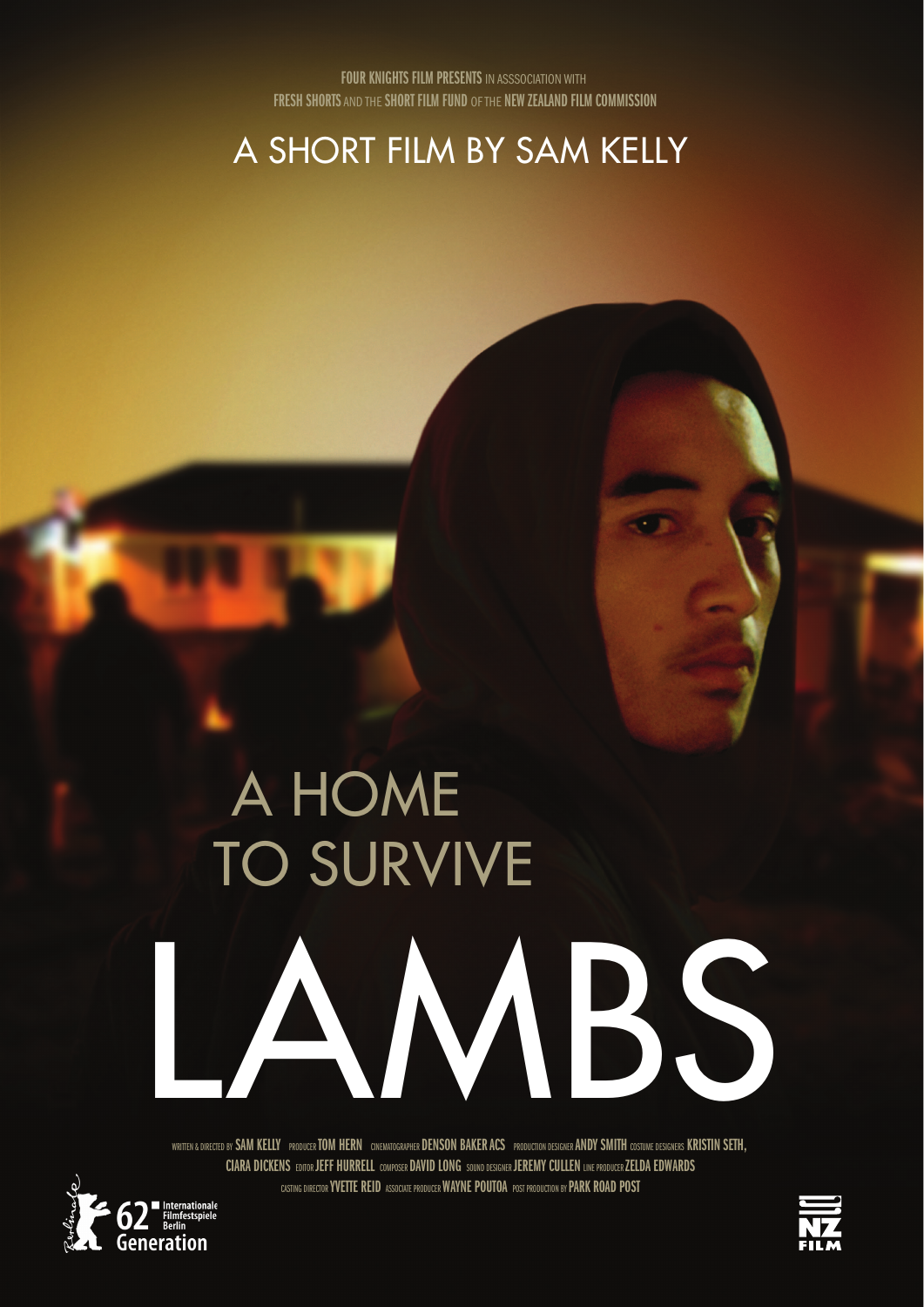**Four Knights Film presents** 

In association with **Fresh Shorts**, and the **Short Film Fund of the New Zealand Film Commission**:

## LAMBS

LOGLINE/SHORT SYNOPSIS

Jimmy, a big-hearted fourteen year old boy is facing a difficult decision - stay in his abusive home to protect his younger siblings, or leave to start a new life of his own.

| Sam Kelly   |
|-------------|
| Tom Hern    |
| Denson B    |
| Andy Smi    |
| Kristin Set |
| Ciara Dicl  |
| Jeff Hurre  |
| David Lor   |
| Jeremy Cu   |
| Zelda Edw   |
| Yvette Rei  |
|             |

**Associate Producer**

 $\mathop{\rm rn}\nolimits$ Baker ACS nith Seth ickens rell ong Cullen dwards eid Wayne Poutoa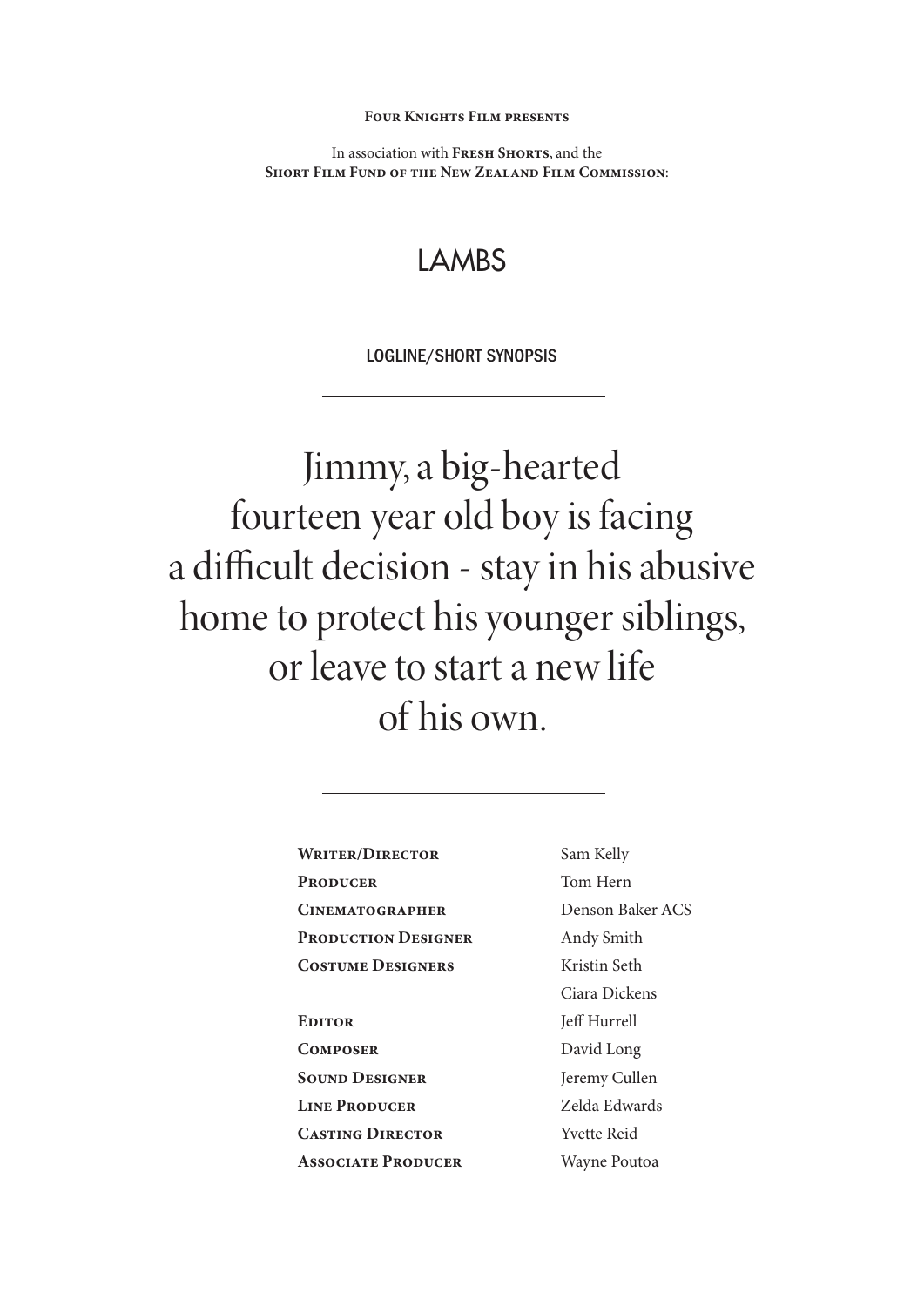**Duration:** 14.51

**Shooting Format:** 16mm & 35mm

### **Screening Formats:**

35mm print (with english subtitles), 35mm print clean of subtitles, HDcam, Digibeta.

> **Aspect Ratio:** 2:35:1 Anamorphic

**Date of Completion:** January 2012

**COUNTRY OF PRODUCTION:** New Zealand

> **Genre:**  Drama

**"Jimmy" "Sasha" "Blake" "Chantelle" "Mrs McMillan" "Zach" "Terrance" "Patricia" "Natalie" "Truck Driver" "Puku" "Mark**

Waka Rowlands Dyanni Ross Shaden Te Huna Lata Savaii Jessica Robinson Stephen Rewiti Rob Ahu Kerry Akavi Tessa Fee Ioelu Fili Kaya Lal Arama Wihapi

#### SALES

International Sales NZ FILM Lisa Chatfield shorts@nzfilm.co.nz tel. +64 4 382 7686 PO Box 11546 Wellington New Zealand

#### MEDIUM SYNOPSIS

Jimmy (14) deals drugs at school, doesn't do well in class, and is beaten by his mum's boyfriend. His best friend has moved to another city and now Jimmy wants to leave as well. However, Jimmy protects his younger siblings from harm at home, and he doesn't want to leave them. Now Jimmy must decide between self-preservation and self-sacrifice.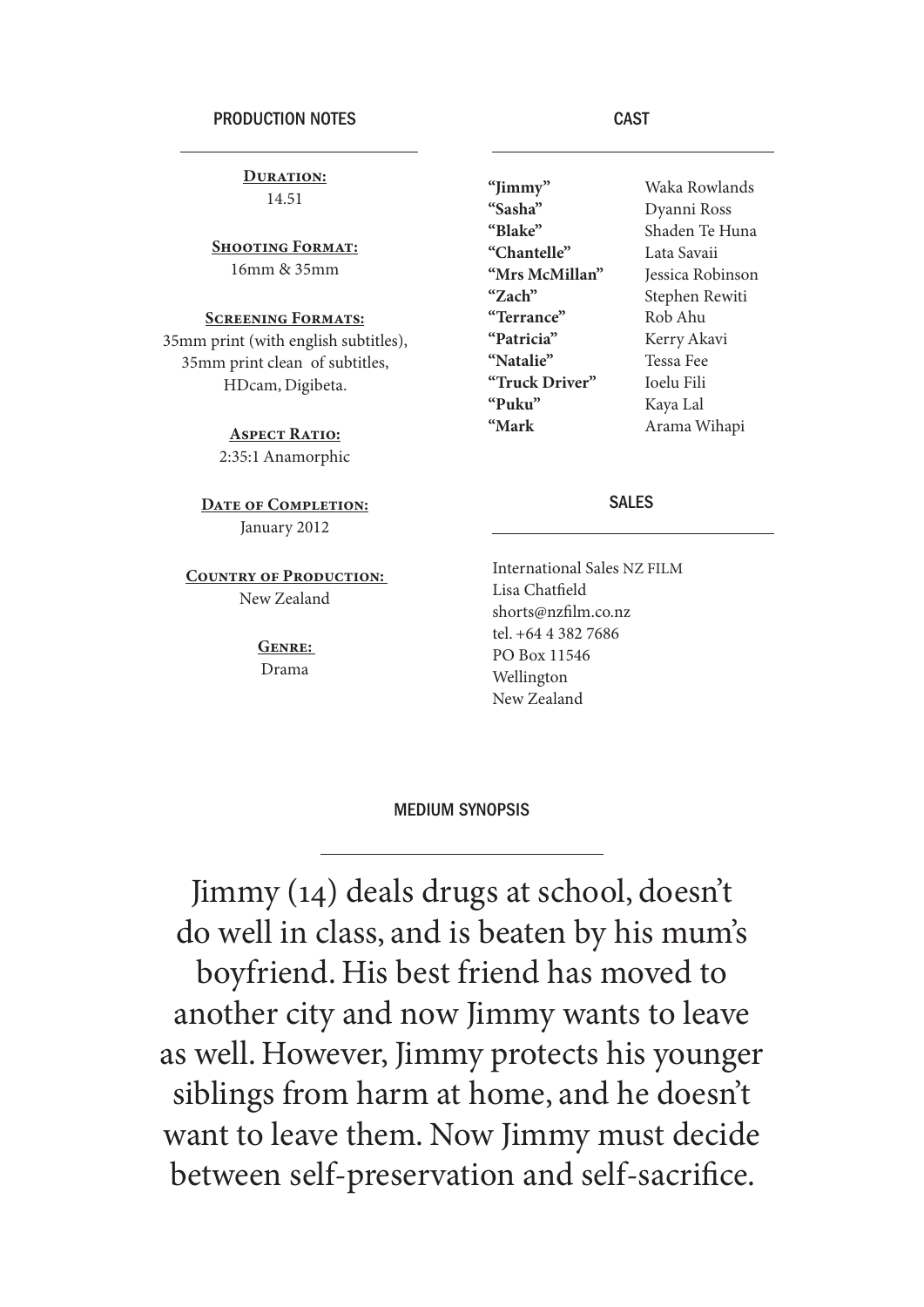As research for a feature film I am writing, I spent time over the last year meeting 'at risk' youth from Wellington, New Zealand. These children have been prosecuted for offenses ranging from burglary to aggravated assault. There was notable similarities in many of their lives, often facing neglect, abuse, drugs, and gang affiliations. I felt disturbed that children in my developed country were in survival mode, yet moved by the courage and heart that many of the kids showed.

 My short film "Lambs" steals stories from these many real lives and weaves them into the character of Jimmy — a teenager with a big heart, who protects his siblings even when he suffers because of it. When he reaches his breaking point, the dilemma he faces is the hardest of his short life. "Lambs" portrays the best and worst of family. And the reality of too many young New Zealanders' lives.

#### **BIOGRAPHIES**

#### DIRECTOR'S BIO

#### Sam Kelly

 Sam Kelly learned filmmaking by making short films while at school and university. His practice paid off at New Zealand's popular 48HOURS short filmmaking competition, where over 800 professional and amateur filmmaking teams in cities across New Zealand take part in the challenge to write, direct, and complete a short film within 48 hours. Sam won 'Best Film' in Wellington city against 150-200 teams for the three years in a row that he entered. The genres he drew from the hat in each year were horror, grindhouse, and juvenile delinquent. Sam's horror film is the only 48HOURS film, and one of the few short films ever made, listed in Hamish McDoull's book "Top 100 Essential NZ Films".

 Subsequently, Sam won New Zealand Young Filmmaker of the Year. The impressive prize package involved free film stock, equipment hire, and post-production through Peter Jackson's world class facility Park Road Post. Sam was also granted funding from the New Zealand Film Commission, which together with the prize package, allowed him to make the short film "Lambs".

 Sam recently completed a Masters in Screenwriting at Victoria University, and is writing a feature film that he hopes to shoot soon.